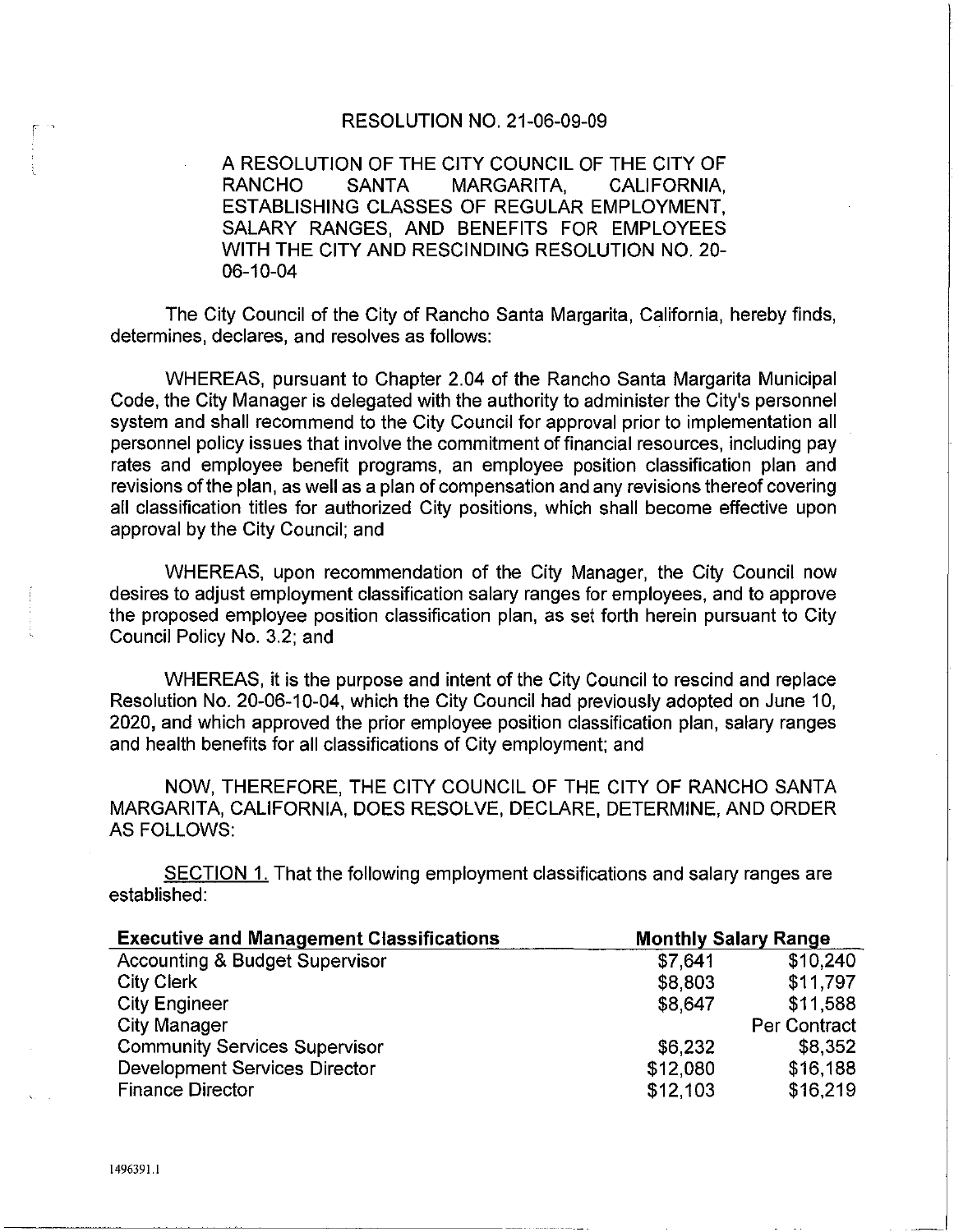Resolution No. 21-06-09-09 Page 2

| Human Resources/Risk Management Administrator | \$9.192  | \$12,319 | $\sim$ $\sim$ |
|-----------------------------------------------|----------|----------|---------------|
| <b>Principal Planner</b>                      | \$7.715  | \$10,338 |               |
| <b>Public Works Director/City Engineer</b>    | \$11.083 | \$16,533 |               |
| <b>Public Works Superintendent</b>            | \$8,273  | \$11,086 |               |

## **Professional, Technical and Administrative**

**Monthly Salary Range** 

| <b>Classifications</b>                |         |          |  |
|---------------------------------------|---------|----------|--|
| Accountant                            | \$5,241 | \$7,024  |  |
| <b>Accounting Technician</b>          | \$4,085 | \$5,475  |  |
| <b>Administrative Assistant</b>       | \$4,396 | \$5,891  |  |
| <b>Associate Engineer</b>             | \$6,705 | \$8,985  |  |
| <b>Associate Planner</b>              | \$6,078 | \$8,145  |  |
| <b>Code Enforcement Officer</b>       | \$5,127 | \$6,871  |  |
| <b>Community Services Coordinator</b> | \$4,527 | \$6,066  |  |
| <b>Community Services Specialist</b>  | \$3,164 | \$4,240  |  |
| Deputy City Clerk                     | \$5,353 | \$7,174  |  |
| <b>Engineering Technician</b>         | \$4,789 | \$6,418  |  |
| <b>Executive Assistant</b>            | \$5,342 | \$7,159  |  |
| <b>Management Analyst</b>             | \$5,711 | \$7,653  |  |
| Permit Processing Technician          | \$4,570 | \$6,124  |  |
| <b>Principal Engineer</b>             | \$7,996 | \$11,501 |  |
| <b>Senior Accountant</b>              | \$6,367 | \$8,532  |  |
| Senior Management Analyst             | \$6,724 | \$9,011  |  |
|                                       |         |          |  |

| <b>Temporary &amp; Seasonal Support Classifications</b> | <b>Hourly Range</b> |         |
|---------------------------------------------------------|---------------------|---------|
| Intern                                                  | \$15.00             | \$19.08 |
| <b>Office Assistant</b>                                 | \$18.58             | \$24.90 |
| <b>Recreation Leader</b>                                | \$15.00             | \$18.03 |

SECTION 2. Full-time City employees are provided a monthly allowance in the amount of \$1,725 for the purchase of health benefits through a cafeteria plan as set forth in Section 309 of the City's Personnel Policies and Procedures Manual.

SECTION 3. Authorized City employees are provided a monthly technology stipend in the amount of \$45, \$70, or \$90 as set forth in Administrative Regulation No. 300-4.

SECTION 4. Resolution No. 20-06-10-04 is hereby rescinded.